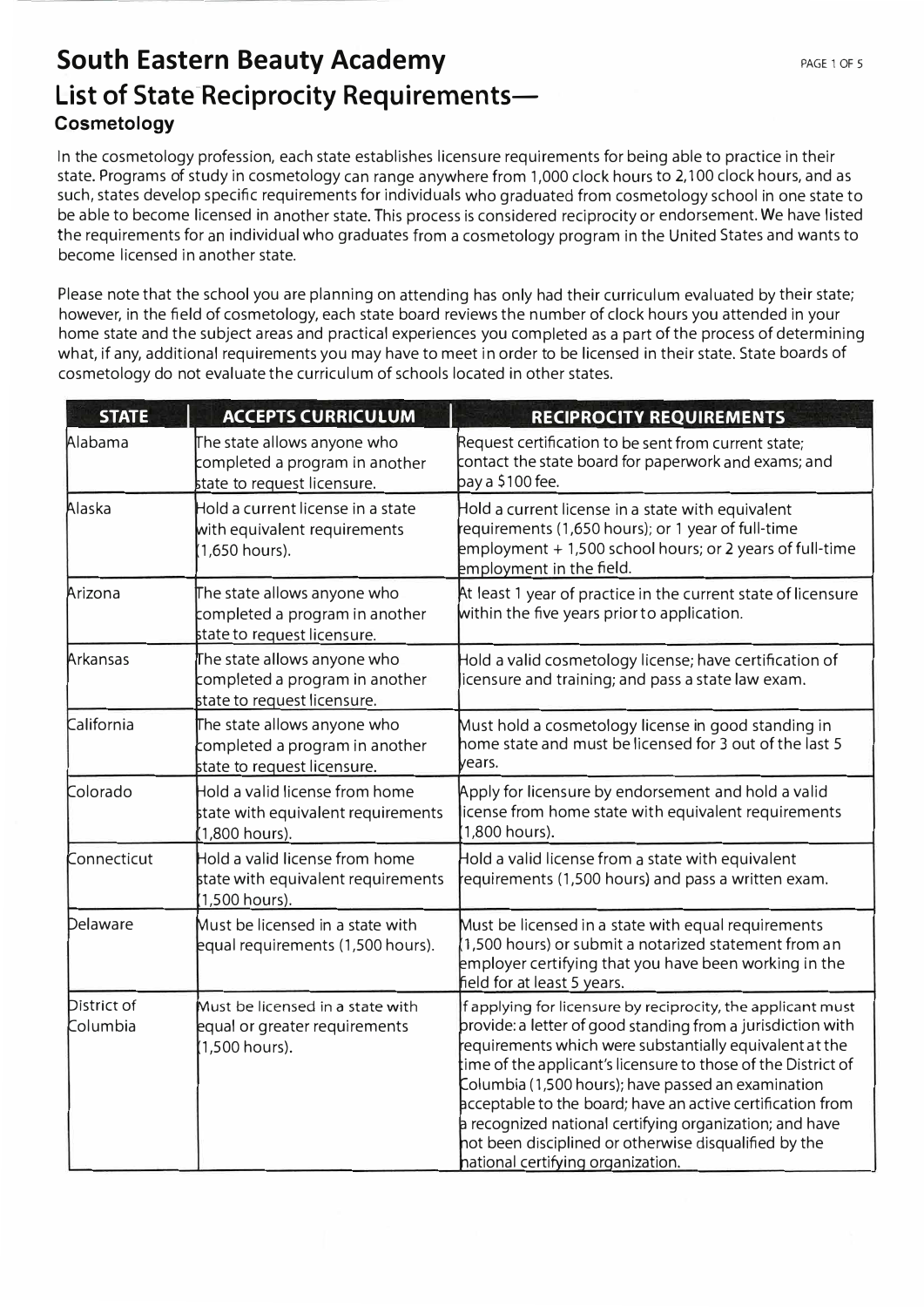| <b>STATE</b> | <b>ACCEPTS CURRICULUM</b>                                                                                                    | RECIPROCITY REQUIREMENTS                                                                                                                                                                                                                                                                                                                                                                                                                                                                                                                                                                                                                                                                                                                                                                                                                                                                                                                                                 |  |
|--------------|------------------------------------------------------------------------------------------------------------------------------|--------------------------------------------------------------------------------------------------------------------------------------------------------------------------------------------------------------------------------------------------------------------------------------------------------------------------------------------------------------------------------------------------------------------------------------------------------------------------------------------------------------------------------------------------------------------------------------------------------------------------------------------------------------------------------------------------------------------------------------------------------------------------------------------------------------------------------------------------------------------------------------------------------------------------------------------------------------------------|--|
| Florida      | Hold an active license in another<br>state with equal requirements<br>$(1,200)$ .                                            | Hold an active license in another state with equal<br>requirements (1,200 hours) or complete additional<br>training hours to qualify for endorsement.                                                                                                                                                                                                                                                                                                                                                                                                                                                                                                                                                                                                                                                                                                                                                                                                                    |  |
| Georgia      | Must be licensed in a state that has<br>similar requirements (1,500 hours).                                                  | Must be licensed in a state that has similar requirements<br>(1,500 hours) and submit an application and fee for<br>endorsement.                                                                                                                                                                                                                                                                                                                                                                                                                                                                                                                                                                                                                                                                                                                                                                                                                                         |  |
| Hawaii       | Completed similar or equivalent<br>education requirements (1,800<br>hours).                                                  | Completed similar or equivalent education requirements<br>(1,800 hours) and may be required to take written and<br>practical exams.                                                                                                                                                                                                                                                                                                                                                                                                                                                                                                                                                                                                                                                                                                                                                                                                                                      |  |
| Idaho        | Completed similar or equivalent<br>education requirements (1,600<br>hours).                                                  | The holder of a current license in another state may also be<br>eligible for licensure by endorsement if an applicant either:<br>holds a current license from another state whose standards<br>are not less than Idaho standards (1,600 hours), or the<br>applicant holds a current license from another state and<br>has met work experience requirements of at least one<br>year of actual practice under certification or licensure in<br>the three years immediately prior to the application in<br>the profession for which the license is being sought. If the<br>applicant does not meet the equal standards or experience<br>requirement, additional training and examination will be<br>required. An applicant must show proof of training<br>equivalent to the Idaho requirements and pass the<br>examination(s). Applicants who do not meet the equivalent<br>training requirement must graduate from a licensed Idaho<br>school of barbering or cosmetology. |  |
| Illinois     | The state allows anyone who<br>completed a program and<br>licensure in another state to<br>request licensure by endorsement. | Apply for licensure by endorsement by providing<br>certification of licensure from the current state board.                                                                                                                                                                                                                                                                                                                                                                                                                                                                                                                                                                                                                                                                                                                                                                                                                                                              |  |
| Indiana      | Must be licensed in a state that<br>requires at least 1,500 training<br>hours.                                               | Must be licensed in a state that requires at least 1,500<br>training hours and have achieved a passing score of at<br>least 70% on written and practical exams.                                                                                                                                                                                                                                                                                                                                                                                                                                                                                                                                                                                                                                                                                                                                                                                                          |  |
| lowa         | Must be licensed in a state with<br>similar or equivalent requirements<br>$(2,100$ hours).                                   | Transfer through endorsement and must be licensed in<br>a state with similar or equivalent requirements (2,100<br>hours) for 12 of the last 24 months.                                                                                                                                                                                                                                                                                                                                                                                                                                                                                                                                                                                                                                                                                                                                                                                                                   |  |
| Kansas       | Must be licensed in a state that<br>requires at least 1,500 training<br>hours.                                               | Must be licensed in a state with similar or equivalent<br>requirements (1,500 hours), and must pass an open-<br>book exam.                                                                                                                                                                                                                                                                                                                                                                                                                                                                                                                                                                                                                                                                                                                                                                                                                                               |  |
| Kentucky     | The state allows anyone who<br>completed a program in another state to<br>request licensure. 1,500 hrs                       | Must have a certification of license from the state board that<br>issued the license and may be required to take state licensing<br>exams. At least 1,500 hrs                                                                                                                                                                                                                                                                                                                                                                                                                                                                                                                                                                                                                                                                                                                                                                                                            |  |
| Louisiana    | Reciprocity to those states that use<br>the NIC (National Interstate Council<br>of State Boards of Cosmetology)<br>test.     | Applicants in WI, VT, TX, TN, NY, MN, MI, MA, MD, KS, HI,<br>FL, CT, and CO must take the NIC exam (NIC, state theory,  <br>and practical exams).                                                                                                                                                                                                                                                                                                                                                                                                                                                                                                                                                                                                                                                                                                                                                                                                                        |  |
| Maine        | Must be licensed in a state that<br>requires at least 1,500 training<br>hours.                                               | Hold a valid license in another state with similar<br>requirements (1,500 hours). If requirements differ, must<br>pass state exams.                                                                                                                                                                                                                                                                                                                                                                                                                                                                                                                                                                                                                                                                                                                                                                                                                                      |  |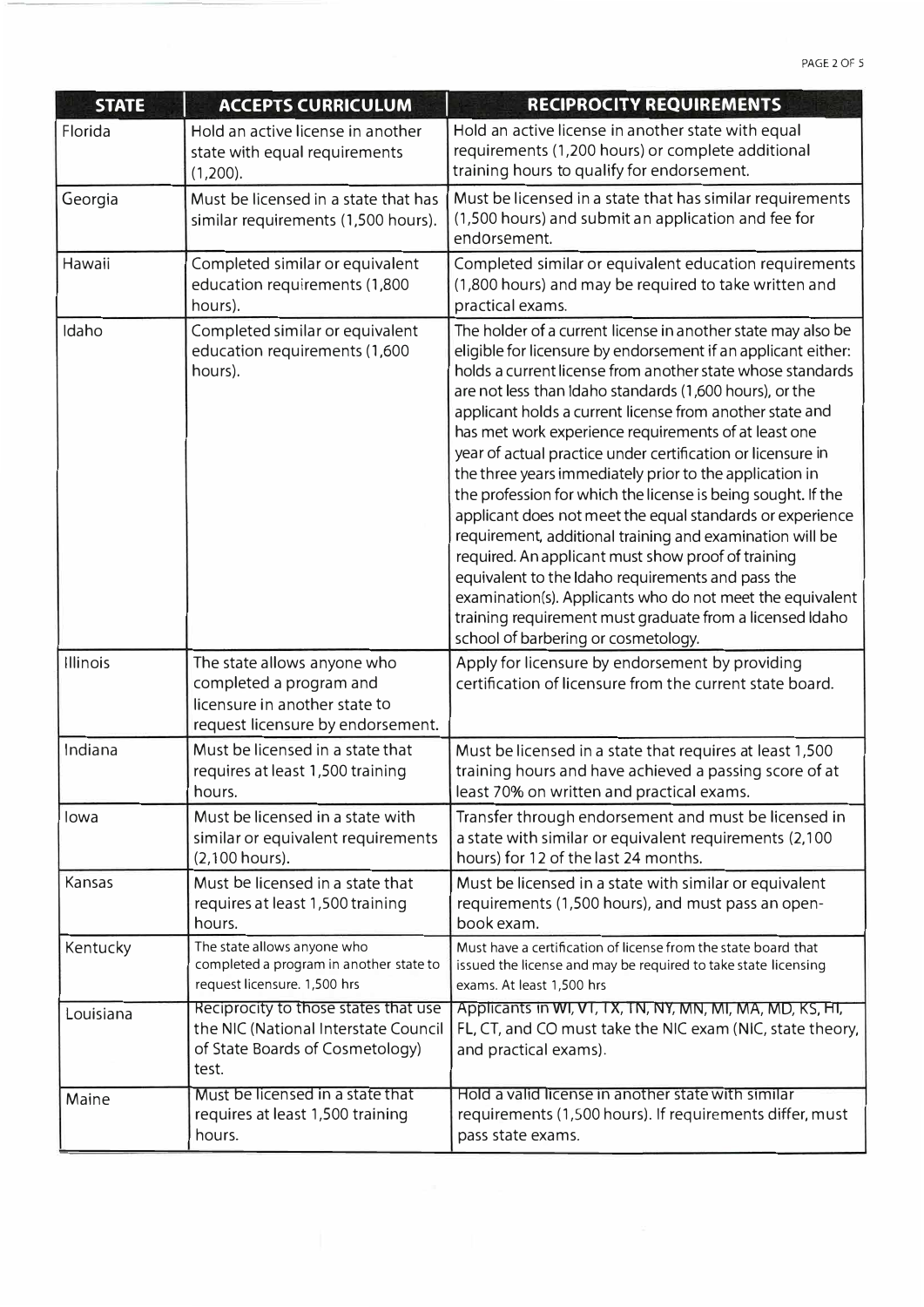| <b>STATE</b>      | <b>ACCEPTS CURRICULUM</b>                                                              | RECIPROCITY REQUIREMENTS                                                                                                                                                                                                                                                                                                       |  |
|-------------------|----------------------------------------------------------------------------------------|--------------------------------------------------------------------------------------------------------------------------------------------------------------------------------------------------------------------------------------------------------------------------------------------------------------------------------|--|
| Maryland          | Must be licensed in a state that<br>requires at least 1,500 training<br>hours.         | Hold a valid license in another state with similar<br>requirements (1,500 hours) and provide certification that<br>license is current and in good standing.                                                                                                                                                                    |  |
| Massachusetts     | Accepts the training provided in<br>other states.                                      | Must pass the state's written and practical board exams.                                                                                                                                                                                                                                                                       |  |
| Michigan          | Must be licensed in a state that<br>requires at least 1,500 training<br>hours.         | Hold a valid license in another state with similar or<br>greater requirements (1,500 hours).                                                                                                                                                                                                                                   |  |
| Minnesota         | Accepts the training provided in<br>other states.                                      | Verification of current licensure, high school diploma,<br>completion of exams, and an application for reciprocity.                                                                                                                                                                                                            |  |
| Mississippi       | Accepts the training provided in<br>other states.                                      | Submit an application, an affidavit/certification of training<br>that meets Mississippi's reciprocity requirements, and<br>appear for an application eligibility interview.                                                                                                                                                    |  |
| Missouri          | Must be licensed in a state that<br>requires at least 1,500 training<br>hours.         | Hold a current license in a state with substantially similar<br>or superior requirements (1,500 hours), and must have<br>practiced cosmetology for two consecutive years in<br>another state.                                                                                                                                  |  |
| Montana           | Must be licensed in a state that<br>requires at least 2,000 training<br>hours.         | Hold a license in a state with comparable training and<br>testing requirements (2,000 hours); may be required to<br>take additional training hours plus take national exams.                                                                                                                                                   |  |
| Nebraska          | Must be licensed in a state that<br>requires at least 2,100 training<br>hours.         | Hold a current license in another jurisdiction issued on<br>the basis of a written and practical examination, and<br>complete a cosmetology course consisting of at least<br>2,100 hours.                                                                                                                                      |  |
| Nevada            | Must be licensed in a state that<br>requires at least 1,600 training<br>hours.         | Must have a current license (in good standing) in<br>another state and must have passed the NIC<br>(National Interstate Council of State Boards of<br>Cosmetology) written exam in the state of licensure or<br>take the exam in Nevada.                                                                                       |  |
| New Hampshire     | Must be licensed in a state that<br>requires at least 1,500 training<br>hours.         | Must have completed 1,500 training hours in home state<br>and pass a hands-on practical exam and a national<br>written exam in English.                                                                                                                                                                                        |  |
| New Jersey        | Must be licensed in a state that<br>requires at least 1,200 training<br>hours.         | Hold a current license in another state with satisfactory<br>requirements (1,200 hours); otherwise, must submit an<br>"out-of-state" application and required documentation<br>and pass state exams.                                                                                                                           |  |
| <b>New Mexico</b> | Must be licensed in a state that<br>requires at least 1,600 training<br>hours.         | Provide verification of licensure in another state with<br>similar or superior requirements (1,600 hours). May<br>substitute 150 credit hours for each 6 full months of<br>licensed experience.                                                                                                                                |  |
| New York          | The state limits the acceptable<br>curriculum to those states on the<br>approved list. | Must be currently licensed from a state on NY's<br>reciprocity list. In some instances, must have 1+ years of<br>licensure in order to qualify. The list of 21 states and the<br>number of years licensed to qualify for reciprocity can be<br>accessed here: https://www.dos.ny.gov/licensing/<br>endorsment.html#cosmetology |  |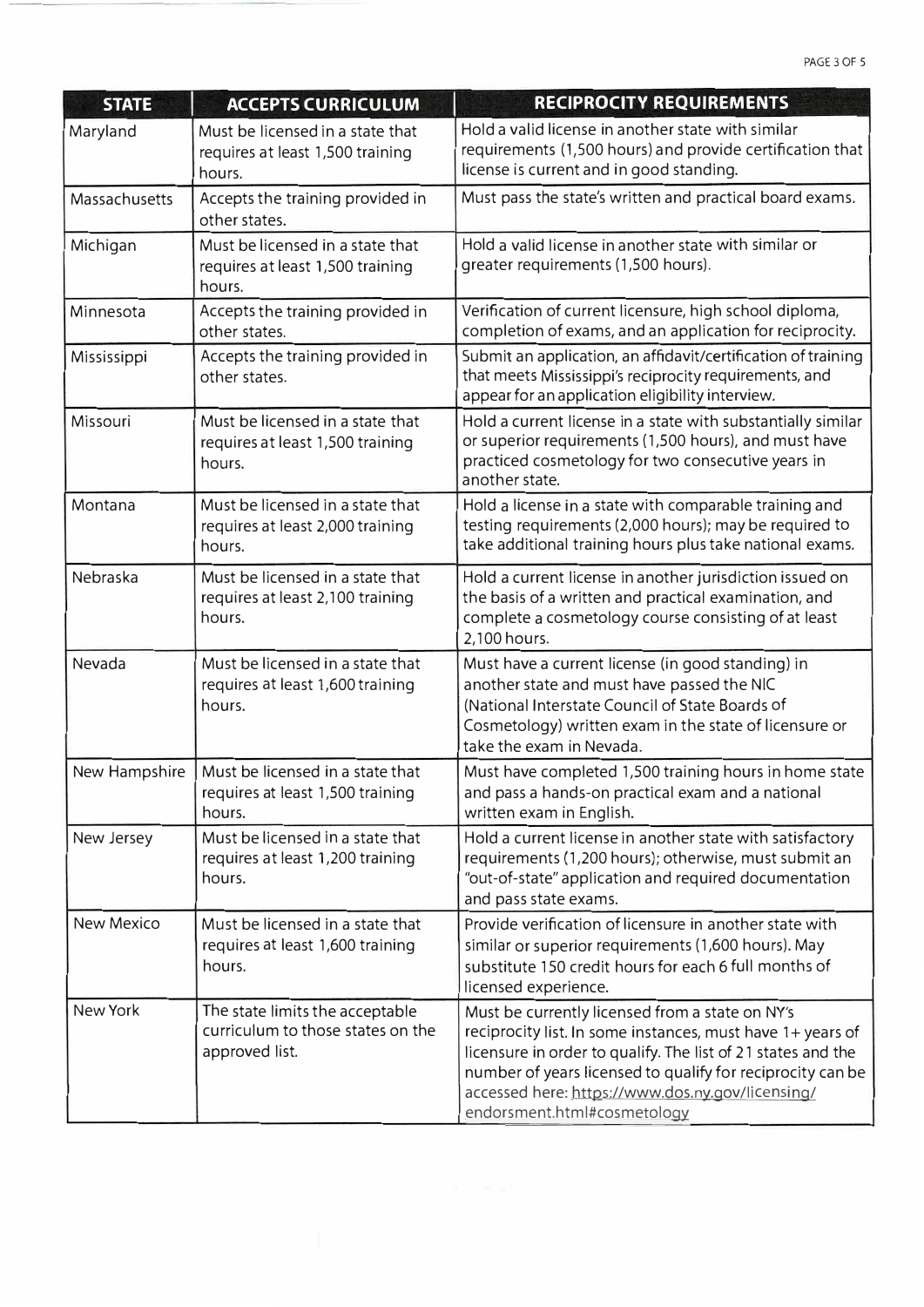| <b>STATE</b>   | <b>ACCEPTS CURRICULUM</b>                                                              | RECIPROCITY REQUIREMENTS                                                                                                                                                                                                                                                                                                                                                                                                                                                                                                                                                                                                           |  |
|----------------|----------------------------------------------------------------------------------------|------------------------------------------------------------------------------------------------------------------------------------------------------------------------------------------------------------------------------------------------------------------------------------------------------------------------------------------------------------------------------------------------------------------------------------------------------------------------------------------------------------------------------------------------------------------------------------------------------------------------------------|--|
| North Carolina | The state limits the acceptable<br>curriculum to those states on the<br>approved list. | Hold a current license in good standing, meaning no<br>disciplinary actions. Licensed in a state that offers<br>reciprocity to North Carolina. The list of 13 states that<br>have reciprocity with North Carolina can be accessed<br>here: https://www.nccosmeticarts.com/initiallicensing/<br>outstategraduates.aspx. An individual from a state that<br>does not have reciprocity may provide a copy of his/her<br>transcripts for verification. If the required practical<br>experiences were not obtained, the individual may need<br>to take additional training in a cosmetology school to<br>meet the state's requirements. |  |
| North Dakota   | Accepts the training provided in<br>other states.                                      | Provide a letter of certification from the current state<br>board and a copy of the state's licensing requirements,<br>and must take the North Dakota Laws, Rules and<br>Regulations exam.                                                                                                                                                                                                                                                                                                                                                                                                                                         |  |
| Ohio           | Does not recognize curriculums<br>from other states.                                   | Does not offer reciprocity; must take and pass Ohio's<br>practical, theoretical, and manager exams.                                                                                                                                                                                                                                                                                                                                                                                                                                                                                                                                |  |
| Oklahoma       | Must be licensed in a state that<br>requires at least 1,500 training hours.            | Hold a current license in a state with equal or higher<br>requirements (1,500 hours); have at least 3 years of<br>recent, licensed work experience; and may be required<br>to take state licensure exams.                                                                                                                                                                                                                                                                                                                                                                                                                          |  |
| Oregon         | Accepts the training provided in<br>other states.                                      | Submit an affidavit of licensure and a qualifying<br>application and pass the written exam, which includes<br>the Oregon Laws and Rules exam.                                                                                                                                                                                                                                                                                                                                                                                                                                                                                      |  |
| Pennsylvania   | Accepts the training provided in<br>other states.                                      | Hold a current license and have 2 years of working<br>experience from the original licensure dates.                                                                                                                                                                                                                                                                                                                                                                                                                                                                                                                                |  |
| Rhode Island   | Must be licensed in a state that<br>requires at least 1,500 training hours.            | Hold a license in another state with equivalent educational<br>requirements (1,500 hours). Work experience may be<br>considered. Must pass licensing exams.                                                                                                                                                                                                                                                                                                                                                                                                                                                                        |  |
| South Carolina | Accepts the training provided in<br>other states.                                      | Hold a current license (in good standing) in another<br>state and must have passed a nationally recognized<br>exam.                                                                                                                                                                                                                                                                                                                                                                                                                                                                                                                |  |
| South Dakota   | Must be licensed in a state that<br>requires at least 2,100 training hours.            | Hold a current license from a state with equal or greater<br>requirements (2,100 hours); work experience may be<br>considered (2 work hours $=$ 1 school hour). Must pass<br>the South Dakota Laws and Rules exam.                                                                                                                                                                                                                                                                                                                                                                                                                 |  |
| Tennessee      | Must be licensed in a state that<br>requires at least 1,500 training hours.            | Provide proof of a current license from another state<br>with equal requirements (1,500 hours); may substitute<br>with proof of 5 years of work experience.                                                                                                                                                                                                                                                                                                                                                                                                                                                                        |  |
| Texas          | Must be licensed in a state that<br>requires at least 1,000 training hours.            | Licensed in a state with substantially equivalent<br>requirements (1,000 hours); in some cases, work<br>experience may be credited.                                                                                                                                                                                                                                                                                                                                                                                                                                                                                                |  |
| <b>Utah</b>    | Must be licensed in a state that<br>requires at least 1,600 training<br>hours.         | Submit verification of current license; must meet<br>educational (1,600 hours) and exam requirements.                                                                                                                                                                                                                                                                                                                                                                                                                                                                                                                              |  |
| Vermont        | Must be licensed in a state that<br>requires at least 1,500 training<br>hours.         | Hold a license in a state whose requirements are equal<br>or superior (1,500 hours), and pass a state law exam.                                                                                                                                                                                                                                                                                                                                                                                                                                                                                                                    |  |

 $\mathbb{R}^n$  . The same  $\mathbb{R}^n$